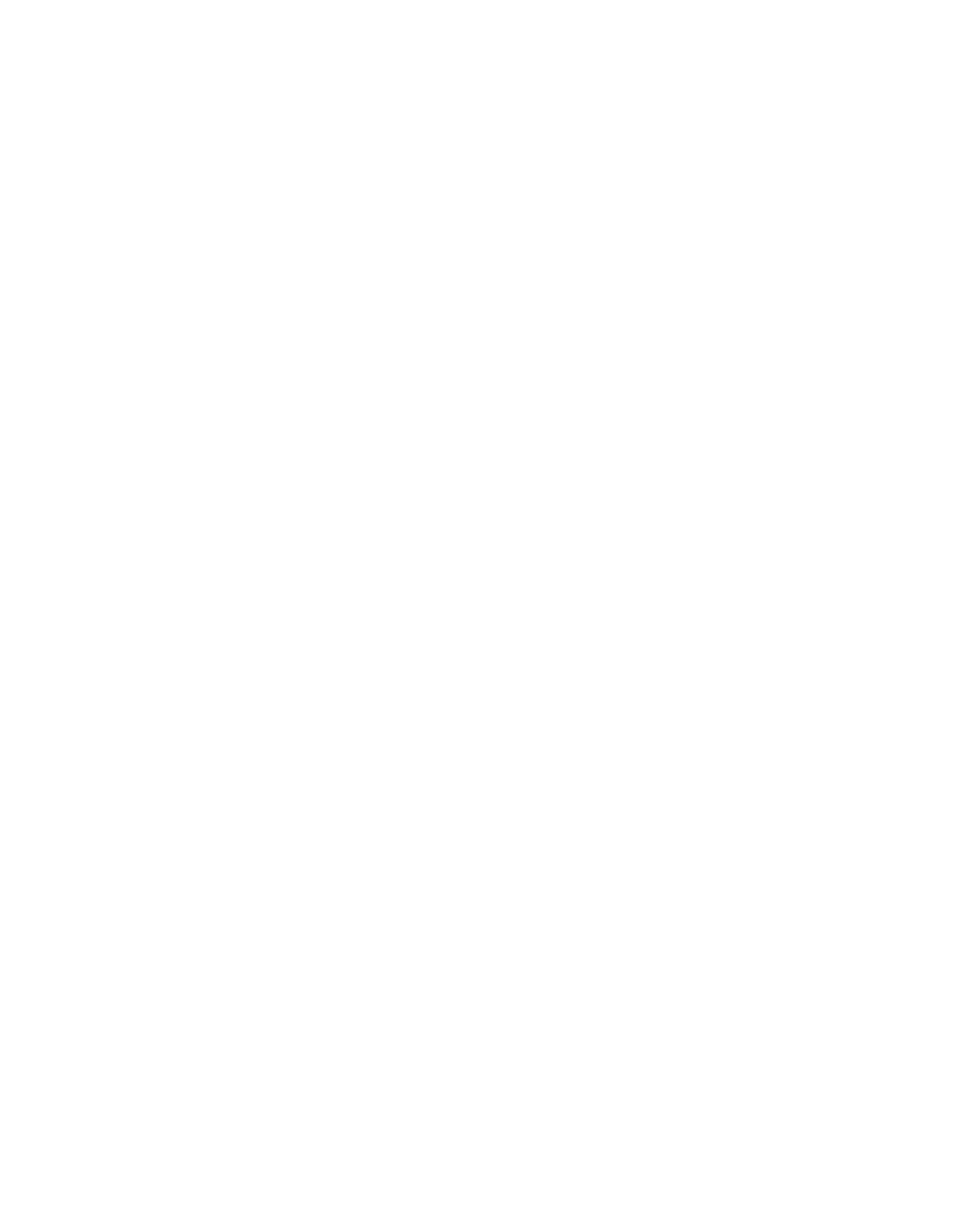## **ANNEXURE-I**

## **ANNEXURE REFERRED TO IN REPLY TO PART (a) & (b) OF THE RAJYA SABHA UNSTARRED QUESTION NO.1723 RAISED BY SHRI Y.S. CHOWDARY REGARDING FUNDS RELEASED UNDER VARIOUS SCHEMES**

## **Department of Youth Affairs**

Rs. in

| <b>PLAN</b>      |                                                                  |           |           |               |           |           |               |           |        | crore         |
|------------------|------------------------------------------------------------------|-----------|-----------|---------------|-----------|-----------|---------------|-----------|--------|---------------|
| Sl.<br>No.       | <b>Scheme</b>                                                    |           | 2016-17   |               |           | 2017-18   |               | 2018-19   |        |               |
|                  |                                                                  | <b>BE</b> | <b>RE</b> | <b>Actual</b> | <b>BE</b> | <b>RE</b> | <b>Actual</b> | <b>BE</b> | RE     | <b>Actual</b> |
| A.               | Secretariat Social Service Expenditure                           |           |           |               | 28.00     | 27.03     | 25.23         | 30.00     | 30.00  | 27.83         |
|                  | Total - A                                                        |           |           |               | 28.00     | 27.03     | 25.23         | 30.00     | 30.00  | 27.83         |
| <b>B.</b>        | Rashtriya Yuva Sashaktikaran Karyakram (RYSK An Umbrella Scheme) |           |           |               |           |           |               |           |        |               |
| 1.               | Nehru Yuva kendra Sangathan                                      | 165.00    | 170.00    | 170.00        | 215.00    | 225.54    | 215.00        | 255.00    | 287.40 | 287.40        |
| 2.               | <b>National Youth Corps</b>                                      | 35.00     | 40.00     | 40.00         | 60.00     | 60.00     | 60.00         | 80.00     | 47.60  | 35.37         |
| 3.               | National Programme for Youth and Adolescent<br>Development       | 35.00     | 18.00     | 15.44         | 18.00     | 24.00     | 17.44         | 25.00     | 25.00  | 21.90         |
| $\overline{4}$ . | International Co-operation                                       | 12.00     | 14.40     | 11.76         | 16.00     | 18.00     | 15.51         | 20.00     | 20.00  | 15.15         |
| 5.               | Youth Hostel                                                     | 1.50      | 1.30      | 1.22          | 1.50      | 1.62      | 1.33          | 1.70      | 1.70   | 1.57          |
| 6.               | Scouting and Guiding                                             | 1.50      | 1.50      | 1.50          | 1.50      | 1.50      | 0.75          | 1.50      | 1.50   | 1.50          |
| $\overline{7}$ . | Young Leaders Programme                                          | 100.00    | 34.00     | 21.71         | 25.00     | 14.14     | 10.52         | 20.00     | 20.00  | 9.88          |
| 8.               | <b>National Discipline Scheme</b>                                |           |           |               | 5.00      | 5.00      | 5.00          | 5.00      | 5.00   | 3.88          |
|                  | <b>Total - B</b>                                                 | 350.00    | 279.20    | 261.63        | 342.00    | 349.80    | 325.55        | 408.20    | 408.20 | 376.65        |
| $C_{\bullet}$    | <b>National Service Scheme</b>                                   | 120.00    | 120.00    | 115.80        | 144.00    | 146.12    | 125.74        | 160.00    | 160.00 | 126.19        |
| D.               | Rajiv Gandhi National Institute of Youth Development             | 30.00     | 28.80     | 24.78         | 36.00     | 22.00     | 16.87         | 23.00     | 23.00  | 19.84         |
|                  | <b>Grand Total - Plan</b>                                        | 500.00    | 428.00    | 402.21        | 550.00    | 544.95    | 493.39        | 621.20    | 621.20 | 550.51        |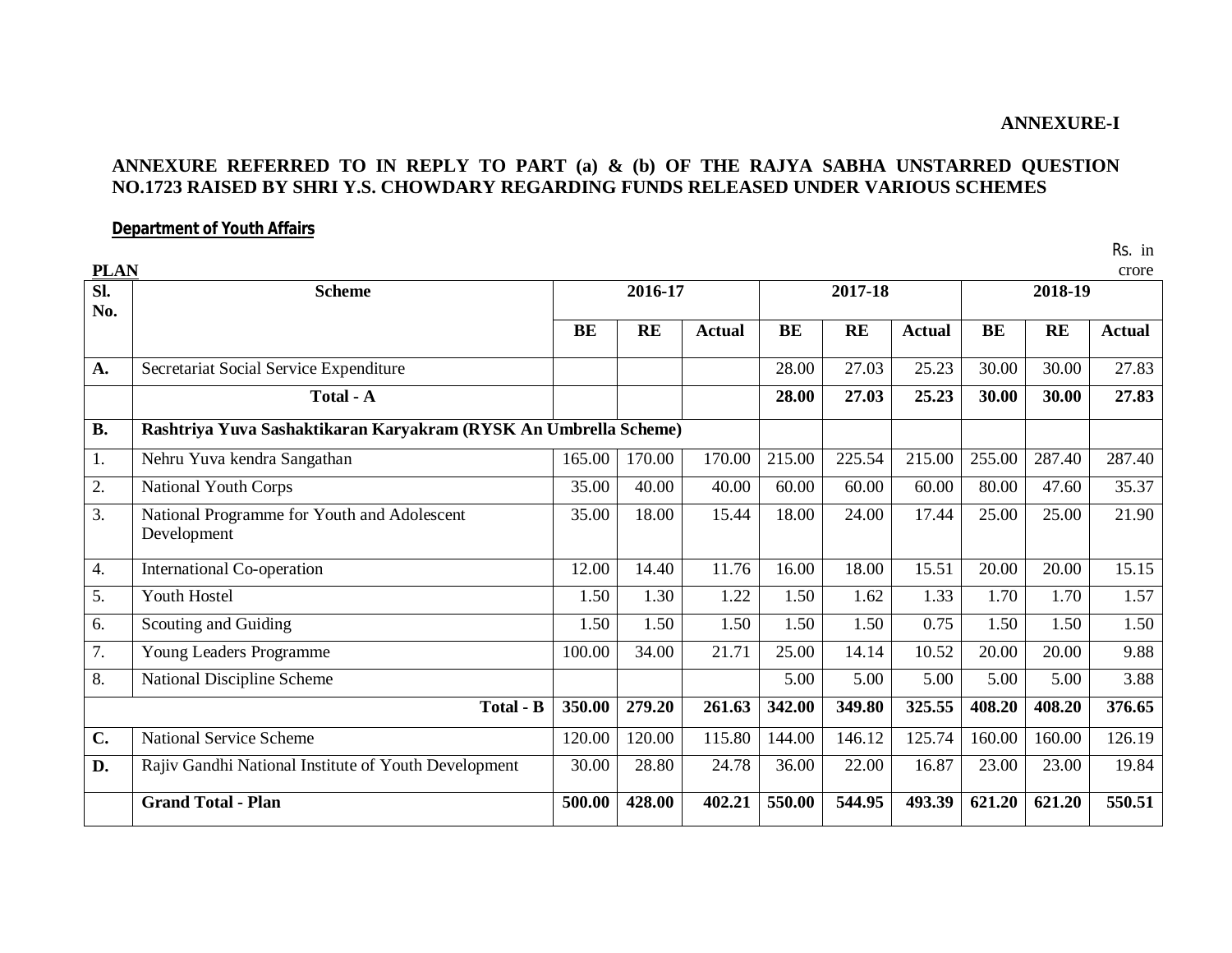## **NON-PLAN**

| Sl.            | <b>Scheme</b>                                                    | 2016-17 |                |               |  |  |
|----------------|------------------------------------------------------------------|---------|----------------|---------------|--|--|
| No.            |                                                                  |         | (Rs. in crore) |               |  |  |
|                |                                                                  | BE      | RE             | <b>Actual</b> |  |  |
| $\mathbf{A}$   | Secretariat Social Service Expenditure                           | 26.00   | 26.00          | 25.97         |  |  |
|                | Total - A                                                        | 26.00   | 26.00          | 25.97         |  |  |
| B              | Rashtriya Yuva Sashaktikaran Karyakram (RYSK An Umbrella Scheme) |         |                |               |  |  |
| 1              | Nehru Yuva kendra Sangathan                                      | 40.10   | 44.85          | 44.85         |  |  |
| $\overline{2}$ | International Co-operation                                       | 1.30    | 1.30           | 1.17          |  |  |
| 3              | Contribution to UNV Programme                                    | 0.10    | 0.10           | 0.10          |  |  |
| 4              | National Discipline Scheme                                       | 5.00    | 5.00           | 5.00          |  |  |
|                | <b>Total - B</b>                                                 | 46.50   | 51.25          | 51.12         |  |  |
| $\mathbf C$    | <b>National Service Scheme</b>                                   | 17.50   | 17.50          | 14.81         |  |  |
| D              | Rajiv Gandhi National Institute of Youth Development             | 6.00    | 7.00           | 7.00          |  |  |
|                | <b>Grand Total - Non-Plan</b>                                    | 96.00   | 101.75         | 98.90         |  |  |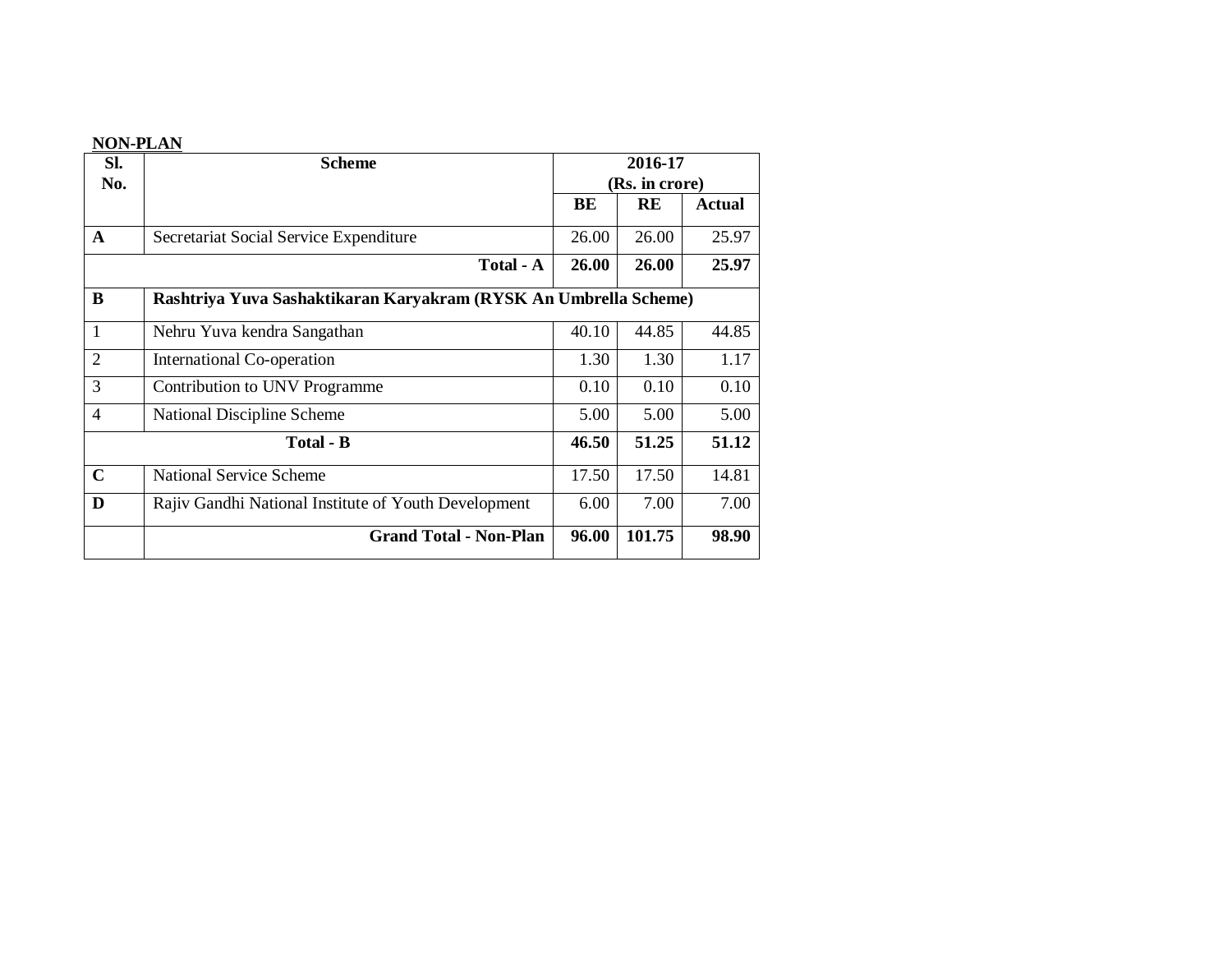|                  | <b>DEPARTMENT OF SPORTS</b>                                          |        |           |               |           |           |               |           |           | (in crore)    |  |
|------------------|----------------------------------------------------------------------|--------|-----------|---------------|-----------|-----------|---------------|-----------|-----------|---------------|--|
| <b>PLAN</b>      |                                                                      |        | 2016-17   |               |           | 2017-18   |               | 2018-19   |           |               |  |
| Sl.<br>No.       | <b>Scheme</b>                                                        | BE     | <b>RE</b> | <b>Actual</b> | <b>BE</b> | <b>RE</b> | <b>Actual</b> | <b>BE</b> | <b>RE</b> | <b>Actual</b> |  |
| A.               | <b>Development in Sports Institutions (An Umbrell Scheme)</b>        |        |           |               |           |           |               |           |           |               |  |
| 1.               | Sports Authority of India                                            | 345.30 | 367.20    | 367.20        | 481.00    | 495.73    | 495.73        | 429.56    | 395.00    | 395.00        |  |
| 2.               | Laxmibai National Institute of Physical<br>Education                 |        | 32.40     | 32.40         | 45.02     | 45.02     | 44.27         | 45.00     | 45.00     | 45.00         |  |
| 3.               | <b>National Dope Testing Laboratory</b>                              | 8.90   | 8.90      | 8.90          | 10.00     | 10.00     | 9.90          | 4.00      | 7.50      | 7.50          |  |
| $\overline{4}$ . | National Anti-Doping Agency                                          | 2.50   | 2.80      | 2.80          | 4.00      | 4.15      | 4.15          | 10.00     | 10.00     | 10.00         |  |
| 5.               | World Anti-Doping Agency                                             | 0.60   | 0.60      | 0.60          | 1.00      | 1.00      | 1.00          | 1.00      | 1.00      | 1.00          |  |
| 6.               | India Institute of Sports Science and<br><b>Sports Medicine</b>      | 0.50   | 0.50      | 0.00          | 20.00     | 20.00     | 12.97         | 40.00     | 28.00     | 20.33         |  |
| 7.               | National Institute of Sports Coaching                                | 0.50   | 0.50      | 0.00          | 5.00      | 10.00     | 2.00          | 30.00     | 2.00      | 0.00          |  |
| 8.               | Sports University in North East                                      | 50.00  | 15.00     | 15.00         | 50.00     | 30.00     | 10.75         | 65.00     | 25.00     | 5.00          |  |
|                  | Total - A                                                            | 453.30 | 427.90    | 426.90        | 616.02    | 615.90    | 580.76        | 624.56    | 513.50    | 483.83        |  |
| <b>B.</b>        | <b>Encouragement and Awards to Sportsperson (An Umbrella Scheme)</b> |        |           |               |           |           |               |           |           |               |  |
| 1.               | Special Cash Awards                                                  | 30.00  | 22.00     | 21.75         | 10.00     | 14.13     | 10.34         | 11.00     | 31.00     | 30.94         |  |
| 2.               | Awards (Arjuna, Dhayanchand,<br>Dronacharya)                         |        |           |               | 2.00      | 2.00      | 1.61          | 2.00      | 2.00      | 1.83          |  |
| 3.               | Pension to Meritorious SportsPerson                                  | 2.00   | 1.70      | 1.50          | 2.00      | 2.00      | 1.96          | 10.00     | 30.00     | 29.77         |  |
| $\overline{4}$ . | <b>Assistance to National Sports Federation</b>                      | 185.00 | 359.93    | 358.97        | 302.18    | 302.18    | 277.68        | 342.00    | 245.13    | 243.63        |  |
| 5.               | Human Resource Development in Sports                                 | 5.00   | 5.00      | 4.70          | 10.00     | 10.00     | 5.38          | 5.00      | 5.00      | 3.15          |  |
| 6.               | National Sports Development Fund                                     | 5.00   | 5.00      | 5.00          | 2.00      | 2.00      | 2.00          | 2.00      | 2.00      | 2.00          |  |
| 7.               | <b>National Sports Welfare Fund</b>                                  |        |           |               | 2.00      | 2.00      | 0.30          | 2.00      | 1.80      | 1.00          |  |
| 8.               | Promotion of Sports among Disabled                                   |        | 4.00      | 3.68          | 0.01      | 0.00      | 0.00          | 0.00      | 0.00      | 0.00          |  |
|                  | Total - B                                                            | 231.00 | 397.63    | 395.60        | 330.19    | 334.31    | 299.28        | 374.00    | 316.93    | 312.32        |  |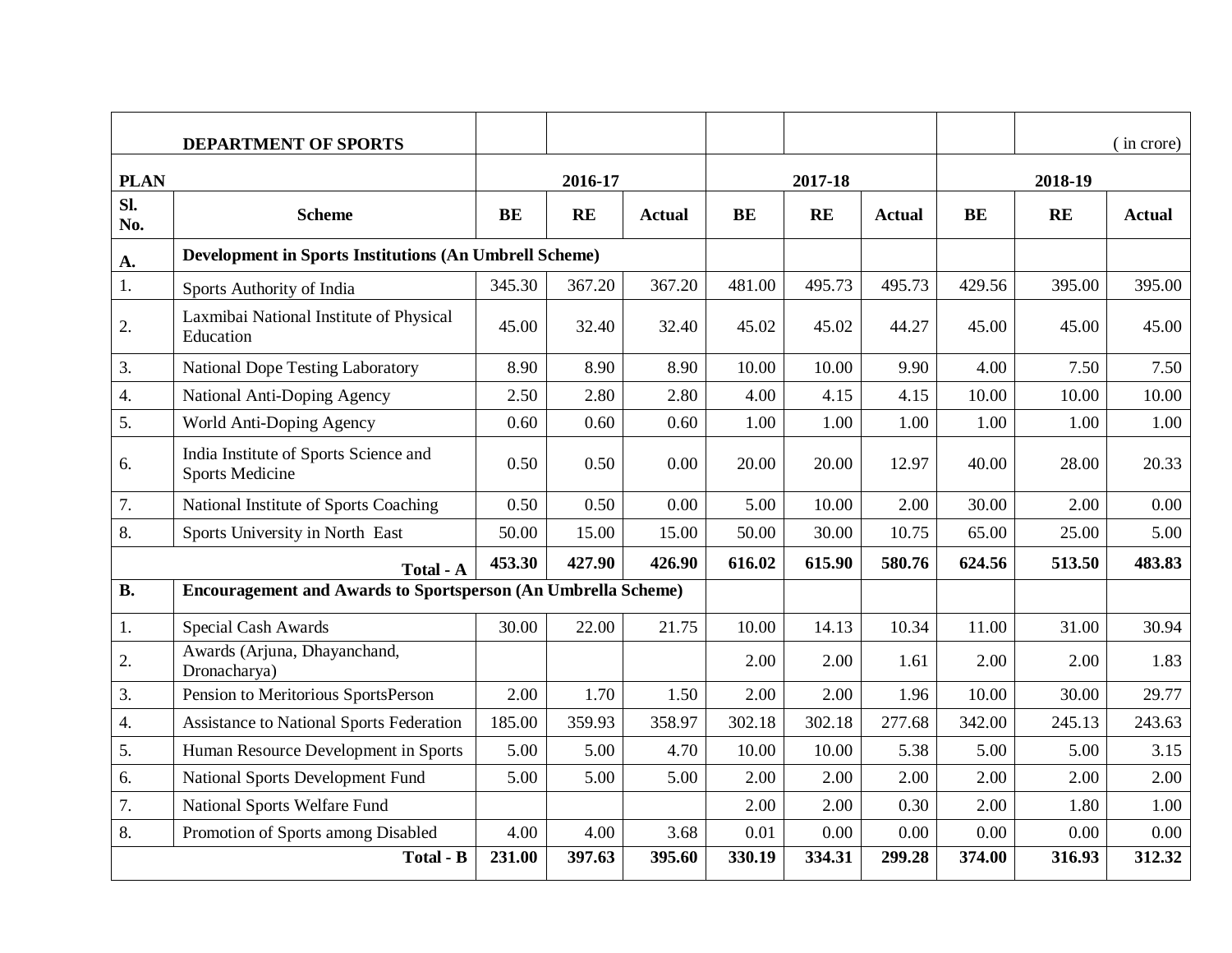| $\overline{C}$ .<br>Khelo India: National Programme for Development of Sports (An |                                                                         |        |                       |                   |         |         |         |         |         |         |
|-----------------------------------------------------------------------------------|-------------------------------------------------------------------------|--------|-----------------------|-------------------|---------|---------|---------|---------|---------|---------|
|                                                                                   | <b>Umbrella Scheme)</b>                                                 |        |                       |                   |         |         |         |         |         |         |
| 1.                                                                                | Khelo India                                                             | 140.00 | 118.10                | 118.09            | 350.00  | 350.00  | 346.99  | 520.09  | 500.09  | 342.24  |
| 2.                                                                                | <b>SAI Stadia Renevotion</b>                                            | 0.10   | 0.01                  | 0.00              | 0.50    | 0.50    | 0.00    | 0.50    | 0.50    | 125.00  |
| $\overline{3}$ .                                                                  | National Physical Fitness Programme<br>Resource centre of LNUPE Gwalior | 0.10   | 0.01                  | 0.00              | 5.00    | 2.00    | 2.00    | 0.00    | 0.00    | 0.00    |
| $\overline{4}$ .                                                                  | Scheme for Identification and Nurturing<br>of Sports Talent             | 0.50   | 0.50                  | 0.50              | 0.50    | 0.00    | 0.00    | 0.00    | 0.00    | 0.00    |
| 5.                                                                                | Enhancement of Sports Facility in J&K                                   | 75.00  | 40.00                 | 40.00             | 75.00   | 75.00   | 0.00    | 50.00   | 50.00   | 33.57   |
| 6.                                                                                | Himalayan Region Sports Festival                                        |        |                       |                   | 15.00   | 15.00   | 0.00    | 5.00    | 0.10    | 0.00    |
| 7.                                                                                | Seminar, Committee etc.                                                 |        |                       |                   | 1.00    | 0.50    | 0.29    | 1.00    | 0.40    | 0.43    |
|                                                                                   | Total - C                                                               | 215.70 | 158.62                | 158.59            | 447.00  | 443.00  | 349.28  | 576.59  | 551.09  | 501.24  |
|                                                                                   | <b>Grand Total - Plan</b>                                               | 900.00 | 984.15                | 981.09            | 1393.21 | 1393.21 | 1229.32 | 1575.15 | 1381.52 | 1297.38 |
|                                                                                   | NON-PLAN                                                                |        |                       |                   |         |         |         |         |         |         |
|                                                                                   |                                                                         |        | 2016-17(Rs. in crore) |                   |         |         |         |         |         |         |
| $\overline{sl.}$<br>No.                                                           | <b>Scheme</b>                                                           | BE     | <b>RE</b>             | <b>Actual</b>     |         |         |         |         |         |         |
| A.                                                                                | <b>Development in Sports Institutions</b><br>(An Umbrell Scheme)        |        |                       |                   |         |         |         |         |         |         |
| 1.                                                                                | Sports Authority of India                                               | 71.00  | 71.00                 | 71.00             |         |         |         |         |         |         |
| 2.                                                                                | Laxmibai National Institute of Physical<br>Education                    | 21.60  | 20.20                 | 20.20             |         |         |         |         |         |         |
| <b>B.</b>                                                                         | <b>Encouragement and Awards to</b><br>Sportsperson (An Umbrella Scheme) |        |                       |                   |         |         |         |         |         |         |
| 1.                                                                                | National Welfare Fund for Sports<br>Persons                             |        | 1.00                  | $\overline{1.00}$ |         |         |         |         |         |         |
| 2.                                                                                | Arjuna Awards                                                           |        | 1.20                  | 0.89              |         |         |         |         |         |         |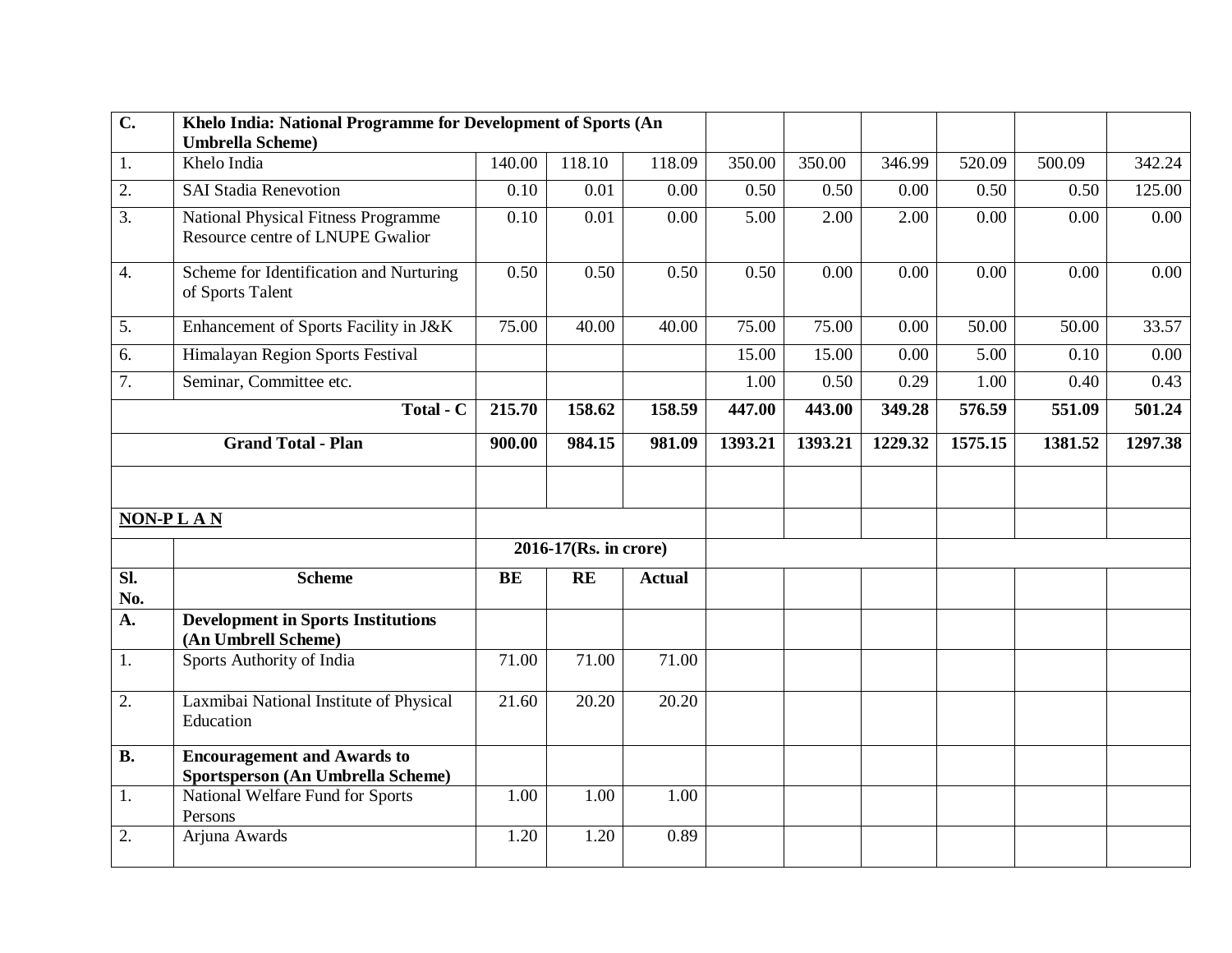| 3.               | Dronacharya Awards                   | 0.35   | 0.35      | 0.33          |         |         |         |         |           |               |
|------------------|--------------------------------------|--------|-----------|---------------|---------|---------|---------|---------|-----------|---------------|
| $\overline{4}$ . | <b>Dhyanchand Awards</b>             | 0.25   | 0.25      | 0.15          |         |         |         |         |           |               |
| 5.               | Other Programme                      | 0.60   | 0.20      | 0.00          |         |         |         |         |           |               |
|                  | <b>Grand Total - Non-Plan</b>        | 96.00  | 94.20     | 93.57         |         |         |         |         |           |               |
|                  | <b>Grand Total (Plan + Non-Plan)</b> | 996.00 | 1078.35   | 1074.66       | 1393.21 | 1393.21 | 1229.32 | 1575.15 | 1381.52   | 1297.38       |
|                  |                                      |        |           |               |         |         |         |         |           |               |
|                  |                                      |        | 2016-17   |               |         | 2017-18 |         |         | 2018-19   |               |
|                  | <b>DEPARTMENT OF SPORTS</b>          | BE     | <b>RE</b> | <b>Actual</b> | BE      | RE      | Actual  | BE      | <b>RE</b> | <b>Actual</b> |
|                  | <b>Revenue</b>                       | 946.90 | 1064.25   | 1060.66       | 1339.36 | 1359.36 | 1217.57 | 1518.01 | 1360.52   | 1297.32       |
|                  | Capital                              | 49.10  | 14.10     | 14.00         | 53.85   | 33.85   | 11.75   | 57.14   | 21.00     | 0.00          |
|                  | <b>Total</b>                         | 996.00 | 1078.35   | 1074.66       | 1393.21 | 1393.21 | 1229.32 | 1575.15 | 1381.52   | 1297.32       |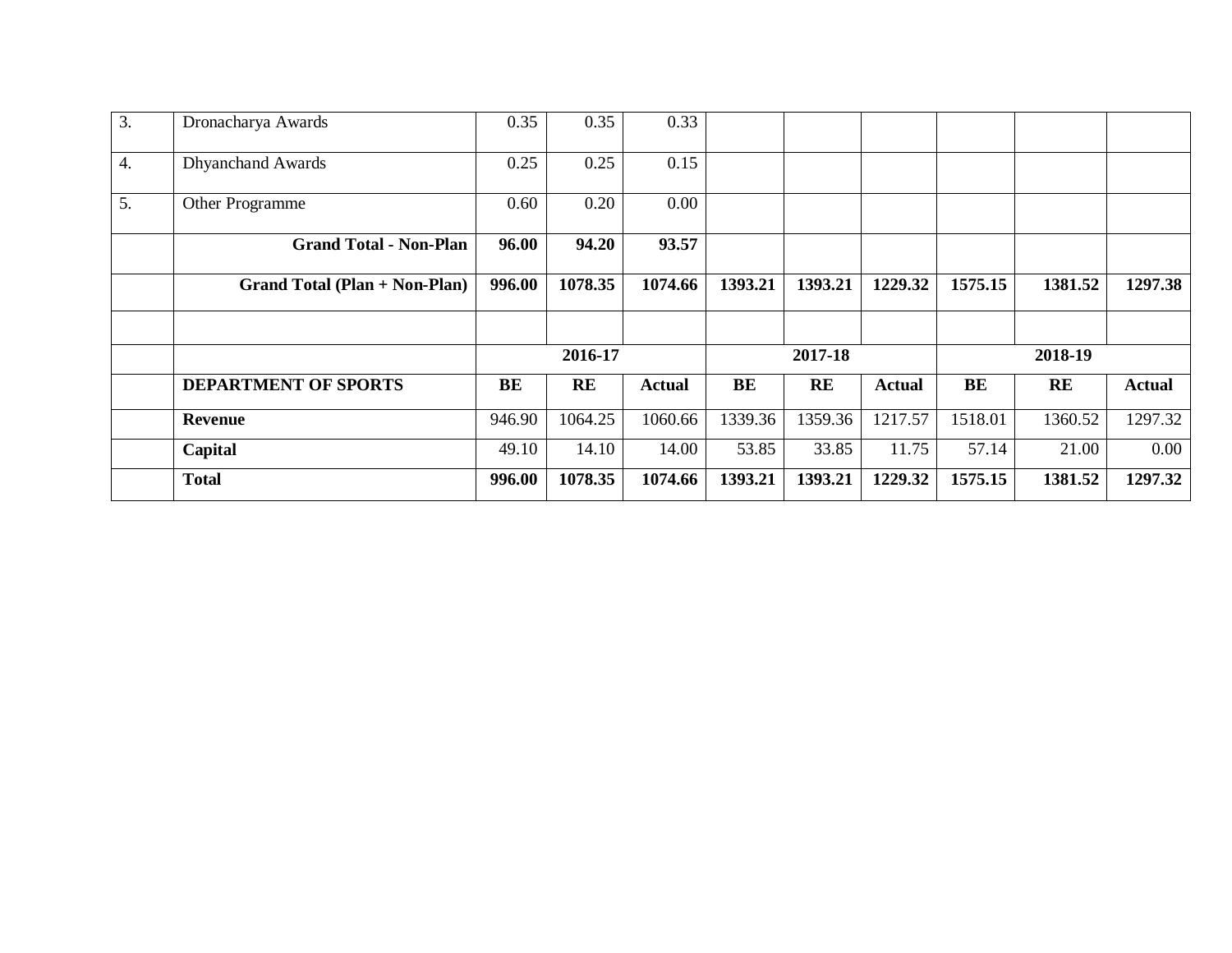# **ANNEXURE REFERRED TO IN REPLY TO PART (a) & (b) OF THE RAJYA SABHA UNSTARRED QUESTION NO.1723 RAISED BY SHRI Y.S. CHOWDARY REGARDING FUNDS RELEASED UNDER VARIOUS SCHEMES**

| S.No.          | Name of the State/UT         | <b>Amount</b>    | <b>Amount</b><br>released 2016- released 2017-18 | <b>Amount released</b><br>2018-19 |
|----------------|------------------------------|------------------|--------------------------------------------------|-----------------------------------|
|                |                              | 17               |                                                  |                                   |
| 1              | <b>Andaman &amp; Nicobar</b> | 570000           | $\Omega$                                         | $\Omega$                          |
| $\mathfrak{2}$ | <b>Andhra Pradesh</b>        | 72044846         | 71489105                                         | 77389084                          |
| 3              | <b>Arunachal Pradesh</b>     | 4916250          | $\Omega$                                         | 4769325                           |
| $\overline{4}$ | <b>Assam</b>                 | 16708125         | $\mathbf{0}$                                     | 0                                 |
| 5              | <b>Bihar</b>                 | 0                | 0                                                | $\Omega$                          |
| 6              | Chandigarh                   | 4987500          | 5379195                                          | 4943434                           |
| $\tau$         | Chhattisgarh                 | 25961417         | 34025511                                         | 33903841                          |
| 8              | Dadar & Nagar Haveli         | 0                | 682250                                           | 570000                            |
| 9              | Daman & Diu                  | 577188           | $\Omega$                                         |                                   |
| 10             | <b>Delhi</b>                 | $\boldsymbol{0}$ | $\mathbf{0}$                                     | 21517501                          |
| 11             | Goa                          | 0                | 0                                                |                                   |
| 12             | Gujarat                      | 66939375         | 65054783                                         | 66713600                          |
| 13             | Haryana                      | 26386250         | 9516379                                          | 93167371                          |
| 14             | <b>Himachal Pradesh</b>      | 26896375         | 35801225                                         | 34141624                          |
| 15             | J & K                        | 0                | $\mathbf{\Omega}$                                |                                   |
| 16             | <b>Jharkhand</b>             | 20199188         | 19771875                                         | $\Omega$                          |
| 17             | <b>Karnataka</b>             | 96873254         | 132145000                                        | 76980476                          |
| 18             | <b>Kerala</b>                | 70685987         | 64775022                                         | 88901328                          |
| 19             | Lakshadweep                  | 373038           | $\overline{0}$                                   |                                   |
| 20             | <b>Madhya Pradesh</b>        | 52765249         | 0                                                | 54755625                          |
| 21             | <b>Maharashtra</b>           | 115481673        | 134638685                                        | 150910098                         |
| 22             | <b>Manipur</b>               | 0                | 8934750                                          | 3475575                           |
| 23             | Meghalaya                    | 13323750         | $\Omega$                                         |                                   |
| 24             | <b>Mizoram</b>               | 14297500         | 12867750                                         | 12867750                          |
| 25             | <b>Nagaland</b>              | 3313125          | $\boldsymbol{0}$                                 | 3975750                           |
| 26             | Odisha                       | 13026626         | $\boldsymbol{0}$                                 | $\Omega$                          |
| 27             | <b>Puducherry</b>            | 5640372          | $\mathbf{0}$                                     | 7800261                           |
| 28             | Punjab                       | 0                | $\boldsymbol{0}$                                 | $\theta$                          |
| 29             | Rajasthan                    | 44153202         | 69570048                                         | 69449500                          |
| 30             | <b>Sikkim</b>                | 5842500          | 6302875                                          | 324900                            |
| 31             | <b>Tamil Nadu</b>            | 134394880        | 139161752                                        | 128549778                         |
| 32             | Telangana**                  | 48705477         | 40504635                                         | 66097357                          |
| 33             | <b>Tripura</b>               | 11613750         | 0                                                | 13936500                          |
| 34             | <b>Uttar Pradesh</b>         | 109582500        | 111856344                                        | 651956                            |
| 35             | <b>Uttarakhand</b>           | 14753426         | 8249847                                          | 29561575                          |
| 36             | <b>West Bengal</b>           | 38938125         | 38938125                                         |                                   |
| <b>Total</b>   |                              | 1,05,99,50,948   | 1,00,96,65,156                                   | 1,04,53,54,209                    |

## **Grant Released to the States/UTs under National Service Scheme**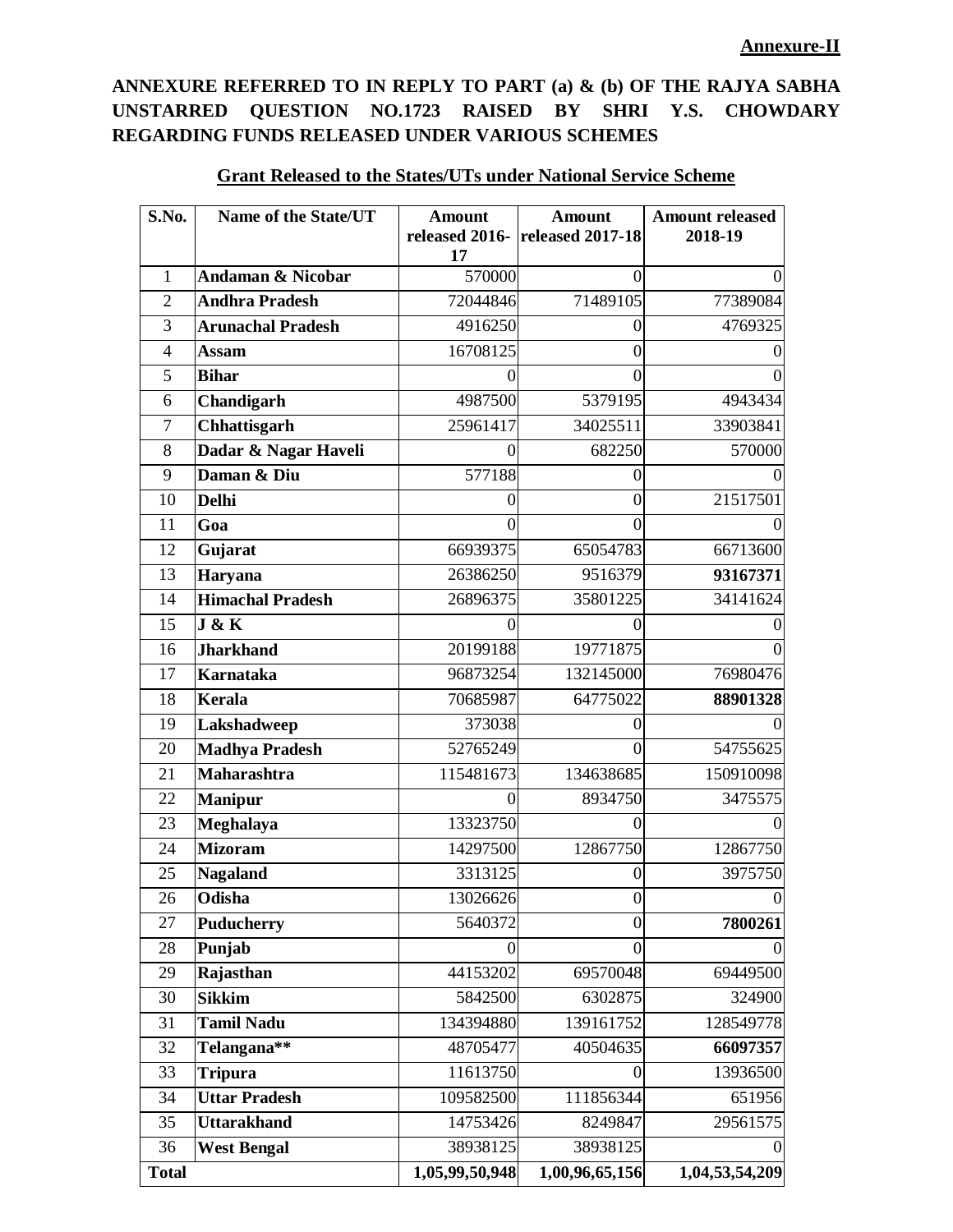| Nehru Yuva Kenrda Sangathan |                                                     |                  |                   |                             |                     |                  |                       |                            |                     |  |
|-----------------------------|-----------------------------------------------------|------------------|-------------------|-----------------------------|---------------------|------------------|-----------------------|----------------------------|---------------------|--|
|                             | <b>Statement of funds allocated and expenditure</b> |                  |                   |                             |                     |                  |                       | Rs in lakh                 |                     |  |
|                             |                                                     |                  |                   | <b>Allocation (2016-17)</b> |                     |                  |                       | <b>Expenditure 2016-17</b> |                     |  |
|                             | <b>Name of State/UT</b>                             | <b>NYKS</b>      | <b>National</b>   | <b>NPYAD</b>                | <b>National</b>     | <b>NYKS</b>      | <b>National</b>       | <b>NPYAD</b>               | <b>National</b>     |  |
|                             |                                                     | <b>Scheme</b>    | <b>Youth Corp</b> | <b>Scheme</b>               | Young               | <b>Scheme</b>    | Youth                 | <b>Scheme</b>              | Young               |  |
|                             |                                                     | (Block<br>Grant) | <b>Scheme</b>     | (NYF)                       | Leader<br>Programme | (Block<br>Grant) | Corp<br><b>Scheme</b> | (NIC 2015-<br>16)          | Leader<br>Programme |  |
|                             |                                                     |                  |                   |                             |                     |                  |                       |                            |                     |  |
|                             | Andhra Pradesh                                      | 448              | 102               | $\overline{0}$              | 35                  | 415              | 96                    | 11                         | 28                  |  |
| $\overline{c}$              | <b>Arunanchal Pradesh</b>                           | 483              | 110               | $\boldsymbol{0}$            | 38                  | 446              | 104                   | $\overline{0}$             | 31                  |  |
| 3                           | Assam                                               | 931              | 212               | $\boldsymbol{0}$            | 72                  | 861              | 200                   | 11                         | 59                  |  |
| 4                           | Bihar                                               | 1,310            | 299               | $\overline{0}$              | 102                 | 1,212            | 281                   | $\overline{0}$             | 83                  |  |
| 5                           | Chattisgarh                                         | 552              | 126               | $\boldsymbol{0}$            | 43                  | 510              | 118                   | $\boldsymbol{0}$           | 35                  |  |
| 6                           | Goa                                                 | 69               | 16                | $\boldsymbol{0}$            | 5                   | 64               | 15                    | 11                         | $\overline{4}$      |  |
| $\overline{7}$              | Gujrat                                              | 862              | 196               | $\overline{0}$              | 67                  | 797              | 185                   | 9                          | 55                  |  |
| 8                           | Haryana                                             | 655              | 149               | 130                         | 51                  | 606              | 141                   | 71                         | 42                  |  |
| 9                           | Himachal Pradesh                                    | 414              | 94                | $\overline{0}$              | 32                  | 383              | 89                    | 11                         | 26                  |  |
| 10                          | Jammu & Kashmir                                     | 483              | 110               | 0                           | 38                  | 446              | 104                   | 9                          | 31                  |  |
| 11                          | Jharkhand                                           | 759              | 173               | $\boldsymbol{0}$            | 59                  | 702              | 163                   | $\boldsymbol{0}$           | 48                  |  |
| 12                          | Karnataka                                           | 931              | 212               | $\overline{0}$              | 72                  | 861              | 200                   | 11                         | 59                  |  |
| 13                          | Kerala                                              | 483              | 110               | $\boldsymbol{0}$            | 38                  | 446              | 104                   | $\boldsymbol{0}$           | 31                  |  |
| 14                          | Madhya Pradesh                                      | 1,655            | 377               | $\overline{0}$              | 129                 | 1,531            | 355                   | $\overline{7}$             | 105                 |  |
| 15                          | Maharashtra                                         | 1,173            | 267               | $\boldsymbol{0}$            | 91                  | 1,084            | 252                   | 11                         | 74                  |  |
| 16                          | Manipur                                             | 345              | 79                | $\boldsymbol{0}$            | 27                  | 319              | 74                    | 11                         | 22                  |  |
| 17                          | Meghalaya                                           | 241              | 55                | $\boldsymbol{0}$            | 19                  | 223              | 52                    | $\overline{0}$             | 15                  |  |
| 18                          | Mizoram                                             | 276              | 63                | $\overline{0}$              | 21                  | 255              | 59                    | $\overline{0}$             | 18                  |  |
| 19                          | Nagaland                                            | 379              | 86                | $\boldsymbol{0}$            | 30                  | 351              | 81                    | $\overline{0}$             | 24                  |  |
| 20                          | Orissa                                              | 1,035            | 236               | $\boldsymbol{0}$            | 80                  | 957              | 222                   | 20                         | 66                  |  |
| 21                          | Punjab                                              | 690              | 157               | $\boldsymbol{0}$            | 54                  | 638              | 148                   | 10                         | 44                  |  |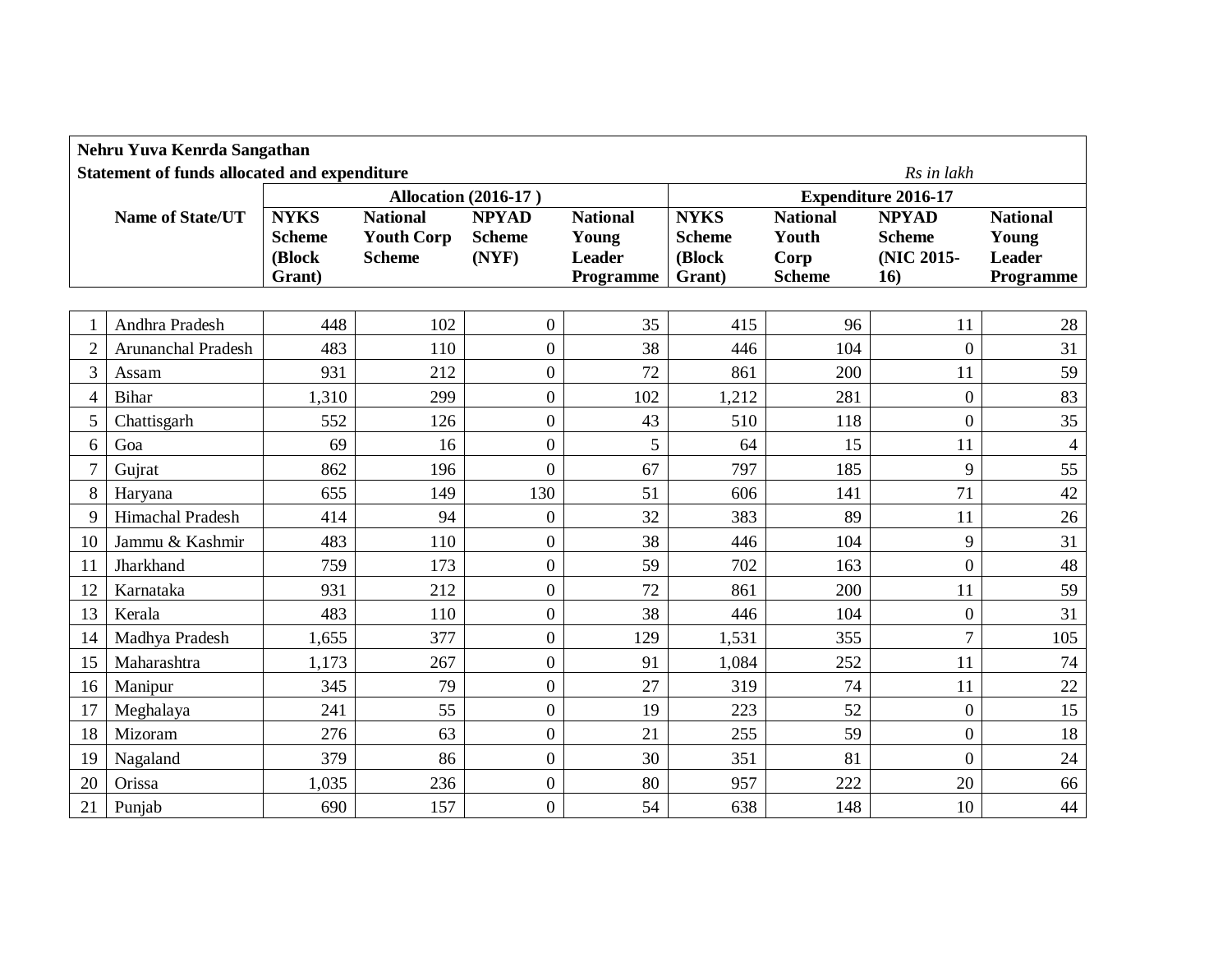| 22 | Rajasthan                | 1,104            | 251              | $\overline{0}$ | 86           | 1,020            | 237            | 8                | 70             |
|----|--------------------------|------------------|------------------|----------------|--------------|------------------|----------------|------------------|----------------|
| 23 | Sikkim                   | 138              | 31               | 0              | 11           | 128              | 30             | $\boldsymbol{0}$ | 9              |
| 24 | Tamilnadu                | 1,069            | 244              | 0              | 83           | 988              | 229            | $\boldsymbol{0}$ | 68             |
| 25 | Telangana                | 345              | 79               | $\overline{0}$ | 27           | 319              | 74             | $\boldsymbol{0}$ | 22             |
| 26 | Tripura                  | 138              | 31               | 0              | 11           | 128              | 30             | $\boldsymbol{0}$ | 9              |
| 27 | <b>Uttar Pradesh</b>     | 2,449            | 558              | $\theta$       | 190          | 2,264            | 526            | 39               | 156            |
| 28 | Uttarakhand              | 448              | 102              | 0              | 35           | 415              | 96             | 10               | 28             |
| 29 | West Bengal              | 793              | 181              | 0              | 62           | 733              | 170            | $\boldsymbol{0}$ | 50             |
|    | <b>Union Territories</b> | $\boldsymbol{0}$ | $\boldsymbol{0}$ | $\theta$       | $\mathbf{0}$ | $\boldsymbol{0}$ | $\overline{0}$ | $\boldsymbol{0}$ | $\theta$       |
| 30 | A&N Island               | 207              | 47               | $\Omega$       | 16           | 191              | 44             | $\boldsymbol{0}$ | 13             |
| 31 | Chandigarh               | 34               | 8                | 0              | 3            | 32               | $\mathbf{r}$   | $\overline{0}$   | $\overline{2}$ |
| 32 | D & N Haveli             | 34               | 8                | 0              | 3            | 32               | $\mathcal{I}$  | $\overline{0}$   | $\overline{2}$ |
| 33 | Daman & Diu              | 69               | 16               | $\theta$       | 5            | 64               | 15             | $\overline{0}$   | 4              |
| 34 | Delhi                    | 310              | 71               | $\Omega$       | 24           | 287              | 67             | 8                | 20             |
| 35 | Lakshdweep               | 34               | 8                | $\overline{0}$ | 3            | 32               | $\tau$         | $\boldsymbol{0}$ | $\overline{2}$ |
| 36 | Pondicheri               | 138              | 31               | $\overline{0}$ | 11           | 128              | 30             | $\boldsymbol{0}$ | 9              |

| Nehru Yuva Kenrda Sangathan                  |                              |                                      |                               |                            |                              |                          |    |                                   |  |  |  |
|----------------------------------------------|------------------------------|--------------------------------------|-------------------------------|----------------------------|------------------------------|--------------------------|----|-----------------------------------|--|--|--|
| Statement of funds allocated and expenditure |                              |                                      |                               | Rs in lakh                 |                              |                          |    |                                   |  |  |  |
|                                              |                              | <b>Allocation (2017-18)</b>          | <b>Expenditure 2017-18</b>    |                            |                              |                          |    |                                   |  |  |  |
| <b>Name of State/UT</b>                      | <b>NYKS</b><br><b>Scheme</b> | <b>National</b><br><b>Youth Corp</b> | <b>NPYAD</b><br><b>Scheme</b> | <b>National</b><br>Young   | <b>NYKS</b><br><b>Scheme</b> | <b>National</b><br>Young |    |                                   |  |  |  |
|                                              | (Block)<br>Grant)            | <b>Scheme</b>                        |                               | <b>Leader</b><br>Programme | (Block)<br>Grant)            | Corp<br><b>Scheme</b>    |    | <b>Leader</b><br><b>Programme</b> |  |  |  |
|                                              |                              |                                      |                               |                            |                              |                          |    |                                   |  |  |  |
| Andhra Pradesh                               | 465                          | 220                                  | 13                            | 22                         | 455                          | 218                      | 9  | 29                                |  |  |  |
| Arunanchal Pradesh                           | 500                          | 114                                  | $\sim$                        | 24                         | 490                          | 113                      | ⇁  | 31                                |  |  |  |
| Assam                                        | 965                          | 305                                  | 15                            | 46                         | 945                          | 304                      | 14 | 61                                |  |  |  |
| <b>Bihar</b>                                 | 1,358                        | 420                                  | Q                             | 64                         | 1,330                        | 419                      | 8  | 85                                |  |  |  |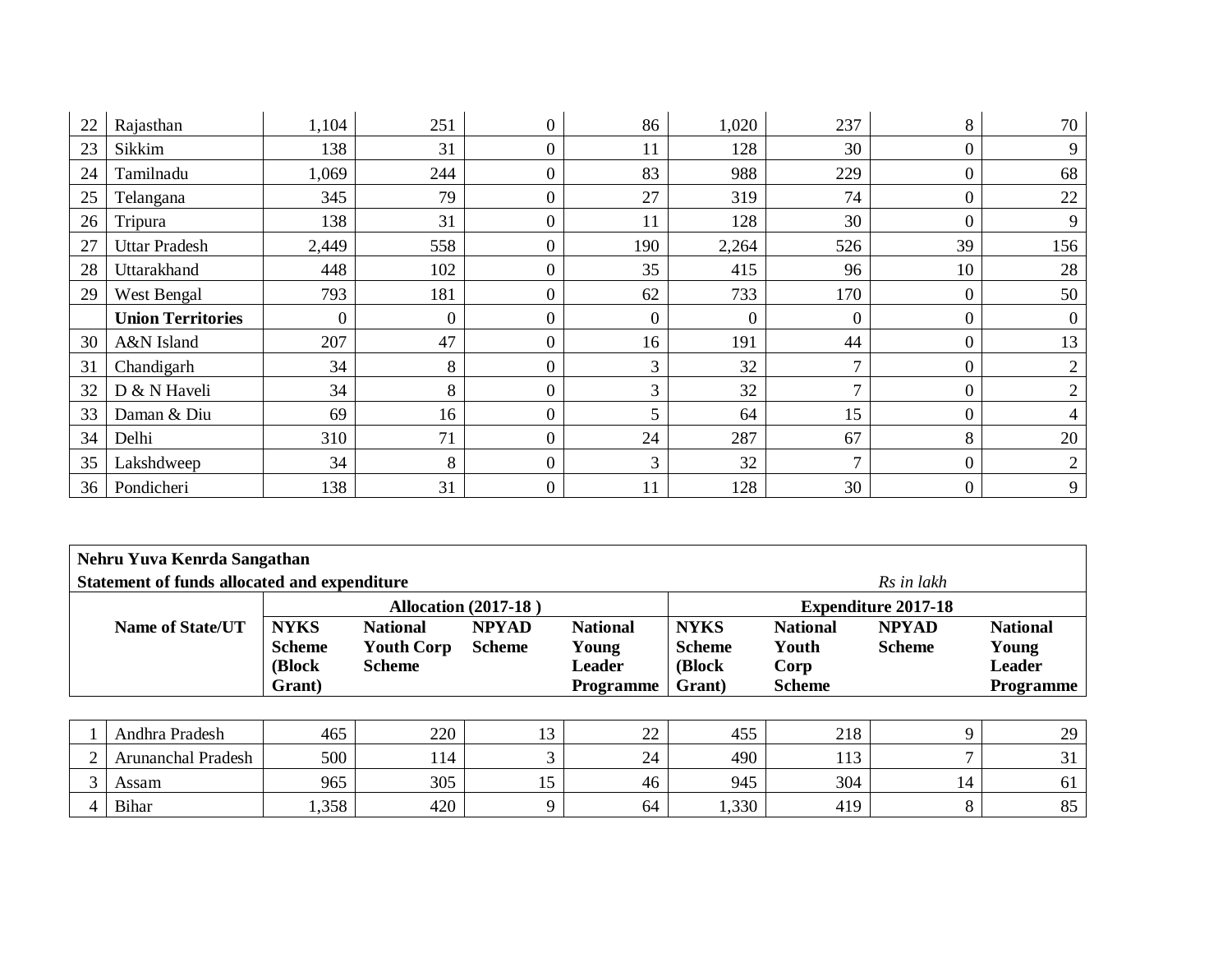| 5  | Chattisgarh              | 572            | 146            | 14             | 27             | 560            | 146            | 9                | 36             |
|----|--------------------------|----------------|----------------|----------------|----------------|----------------|----------------|------------------|----------------|
| 6  | Goa                      | 71             | 9              | 9              | 3              | 70             | 9              | $\overline{7}$   | $\overline{4}$ |
| 7  | Gujrat                   | 893            | 264            | 16             | 42             | 875            | 262            | 15               | 56             |
| 8  | Haryana                  | 679            | 201            | 15             | 32             | 665            | 199            | 11               | 43             |
| 9  | Himachal Pradesh         | 429            | 126            | 13             | 20             | 420            | 126            | 9                | 27             |
| 10 | Jammu & Kashmir          | 500            | 228            | 15             | 24             | 490            | 238            | 9                | 31             |
| 11 | Jharkhand                | 786            | 236            | 15             | 37             | 770            | 235            | 11               | 49             |
| 12 | Karnataka                | 965            | 175            | 18             | 46             | 945            | 173            | 14               | 61             |
| 13 | Kerala                   | 500            | 148            | 14             | 24             | 490            | 147            | 8                | 31             |
| 14 | Madhya Pradesh           | 1,715          | 430            | 22             | 81             | 1,679          | 426            | 12               | 108            |
| 15 | Maharashtra              | 1,215          | 410            | 20             | 57             | 1,190          | 408            | 17               | 76             |
| 16 | Manipur                  | 357            | 77             | 11             | 17             | 350            | 77             | 5                | 22             |
| 17 | Meghalaya                | 250            | 52             | 12             | 12             | 245            | 54             | $\overline{4}$   | 16             |
| 18 | Mizoram                  | 286            | 45             | $\overline{2}$ | 14             | 280            | 45             | $\overline{4}$   | 18             |
| 19 | Nagaland                 | 393            | 94             | 3              | 19             | 385            | 94             | 3                | 25             |
| 20 | Orissa                   | 1,072          | 315            | 16             | 51             | 1,050          | 314            | 15               | 67             |
| 21 | Punjab                   | 715            | 211            | 13             | 34             | 700            | 210            | 10               | 45             |
| 22 | Rajasthan                | 1,144          | 337            | 18             | 54             | 1,120          | 335            | 16               | 72             |
| 23 | Sikkim                   | 143            | 42             | 22             | $\overline{7}$ | 140            | 42             | $\overline{2}$   | 9              |
| 24 | Tamilnadu                | 1,108          | 326            | 17             | 52             | 1,085          | 325            | 16               | 70             |
| 25 | Telangana                | 357            | 63             | 12             | 17             | 350            | 63             | 9                | 22             |
| 26 | Tripura                  | 143            | 51             | 12             | $\overline{7}$ | 140            | 51             | $\overline{2}$   | 9              |
| 27 | <b>Uttar Pradesh</b>     | 2,537          | 810            | 690            | 120            | 2,484          | 825            | 636              | 159            |
| 28 | Uttarakhand              | 465            | 98             | 12             | 22             | 455            | 97             | 10               | 29             |
| 29 | West Bengal              | 822            | 421            | 17             | 39             | 805            | 431            | 15               | 52             |
|    | <b>Union Territories</b> | $\overline{0}$ |                | $\overline{0}$ | $\overline{0}$ | $\overline{0}$ | $\overline{0}$ | $\boldsymbol{0}$ | $\overline{0}$ |
| 30 | A&N Island               | 214            | 32             | 5              | 10             | 210            | 34             | $\overline{3}$   | 13             |
| 31 | Chandigarh               | 36             | $\overline{2}$ | $\overline{0}$ | $\overline{2}$ | 35             | $\overline{2}$ | $\mathbf{1}$     | $\overline{2}$ |
| 32 | D & N Haveli             | 36             | $\overline{c}$ | 3              | $\sqrt{2}$     | 35             | $\overline{2}$ | $\mathbf{1}$     | $\sqrt{2}$     |
| 33 | Daman & Diu              | 71             | $\overline{3}$ | 5              | $\overline{3}$ | 70             | 3              | $\mathbf{1}$     | $\overline{4}$ |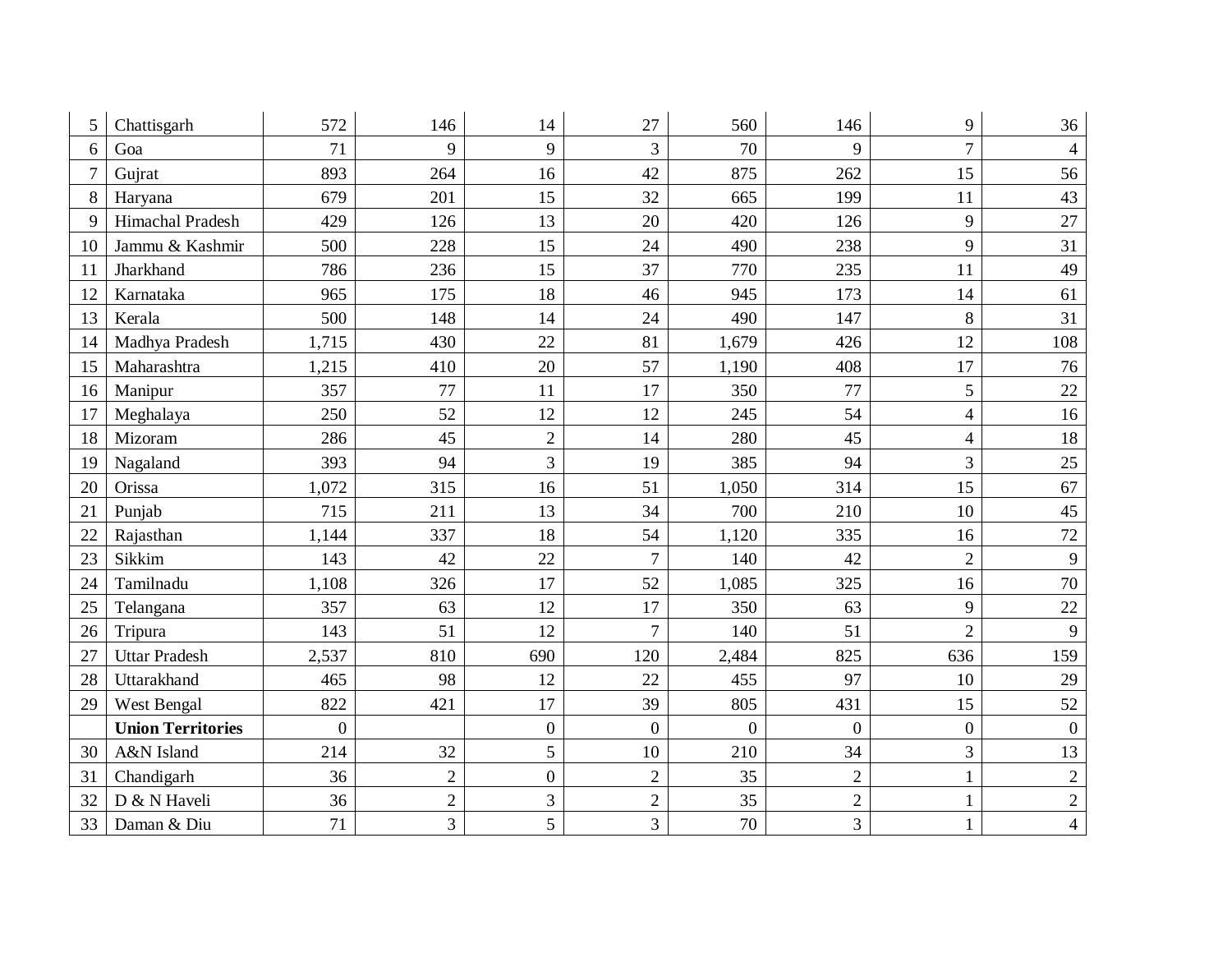| $\bigcap$<br>-34<br>$\overline{\phantom{a}}$ | Delhi      | 222<br>ىسەر       | --<br>◡                  | . <b>.</b><br>ື້ | $\bigcap_{i=1}^n$<br><u>JIJ</u> | --<br>07      | $\sim$<br>⊥ັ | 20 |
|----------------------------------------------|------------|-------------------|--------------------------|------------------|---------------------------------|---------------|--------------|----|
| $\sim$ $\sim$<br>ັບ                          | Lakshdweep | $\sim$<br>36      | $\overline{\phantom{0}}$ | -                | $\sim$ $\sim$<br>ັບ             |               |              |    |
| 36<br>JU.                                    | Pondicheri | $\sqrt{2}$<br>⊥⊤◡ | $\sim$ 1<br><u>_</u>     |                  | 140                             | $\sim$<br>- - |              |    |

| Nehru Yuva Kenrda Sangathan |                                              |                         |                                    |                             |                        |                                          |                       |                |                        |  |  |  |
|-----------------------------|----------------------------------------------|-------------------------|------------------------------------|-----------------------------|------------------------|------------------------------------------|-----------------------|----------------|------------------------|--|--|--|
|                             | Statement of funds allocated and expenditure |                         |                                    |                             |                        |                                          |                       | Rs in lakh     |                        |  |  |  |
|                             |                                              |                         |                                    | <b>Allocation (2018-19)</b> |                        | <b>Expenditure 2018-19 (provisional)</b> |                       |                |                        |  |  |  |
|                             | <b>Name of State/UT</b>                      | <b>NYKS</b>             | <b>National</b>                    | <b>NPYAD</b>                | <b>National</b>        | <b>NYKS</b>                              | <b>National</b>       | <b>NPYAD</b>   | <b>National</b>        |  |  |  |
|                             |                                              | <b>Scheme</b><br>(Block | <b>Youth Corp</b><br><b>Scheme</b> | <b>Scheme</b>               | Young<br><b>Leader</b> | <b>Scheme</b><br>(Block                  | Youth                 | <b>Scheme</b>  | Young<br><b>Leader</b> |  |  |  |
|                             |                                              | Grant)                  |                                    |                             | Programme              | Grant)                                   | Corp<br><b>Scheme</b> |                | Programme              |  |  |  |
|                             |                                              |                         |                                    |                             |                        |                                          |                       |                |                        |  |  |  |
|                             | Andhra Pradesh                               | 600                     | 150                                | 18                          | 14                     | 545                                      | 153                   | 12             | 14                     |  |  |  |
| $\overline{2}$              | Arunanchal Pradesh                           | 646                     | 62                                 | 10                          | 16                     | 586                                      | 65                    | $\overline{2}$ | 15                     |  |  |  |
| 3                           | Assam                                        | 1,246                   | 202                                | 46                          | 30                     | 1,131                                    | 206                   | 42             | 29                     |  |  |  |
| 4                           | <b>Bihar</b>                                 | 1,753                   | 375                                | 46                          | 42                     | 1,592                                    | 376                   | 41             | 40                     |  |  |  |
| 5                           | Chattisgarh                                  | 738                     | 77                                 | 28                          | 18                     | 670                                      | 79                    | 22             | 17                     |  |  |  |
| 6                           | Goa                                          | 92                      | 3                                  |                             | $\overline{2}$         | 84                                       | 3                     | 10             | $\sqrt{2}$             |  |  |  |
|                             | Gujrat                                       | 1,153                   | 110                                | 44                          | 28                     | 1,047                                    | 114                   | 41             | 26                     |  |  |  |
| 8                           | Haryana                                      | 877                     | 65                                 | 60                          | 21                     | 796                                      | 67                    | 51             | 20                     |  |  |  |
| 9                           | Himachal Pradesh                             | 554                     | 40                                 | 23                          | 13                     | 503                                      | 40                    | 14             | 13                     |  |  |  |
| 10                          | Jammu & Kashmir                              | 646                     | 152                                | 121                         | 16                     | 586                                      | 152                   | 114            | 15                     |  |  |  |
| 11                          | Jharkhand                                    | 1,015                   | 155                                | 12                          | 25                     | 922                                      | 160                   | 12             | 23                     |  |  |  |
| 12                          | Karnataka                                    | 1,246                   | 75                                 | 15                          | 30                     | 1,131                                    | 77                    | 15             | 29                     |  |  |  |
| 13                          | Kerala                                       | 646                     | 50                                 | 15                          | 16                     | 586                                      | 52                    | 15             | 15                     |  |  |  |
| 14                          | Madhya Pradesh                               | 2,214                   | 220                                | 25                          | 53                     | 2,011                                    | 223                   | 25             | 51                     |  |  |  |
| 15                          | Maharashtra                                  | 1,568                   | 185                                | 25                          | 38                     | 1,424                                    | 187                   | 25             | 36                     |  |  |  |
| 16                          | Manipur                                      | 461                     | 30                                 | 12                          | 11                     | 419                                      | 35                    | 12             | 11                     |  |  |  |
| 17                          | Meghalaya                                    | 323                     | 45                                 | 12                          | 8                      | 293                                      | 47                    | 12             | $\overline{7}$         |  |  |  |
| 18                          | Mizoram                                      | 369                     | 25                                 | $\overline{7}$              | 9                      | 335                                      | 27                    | $\overline{7}$ | 8                      |  |  |  |